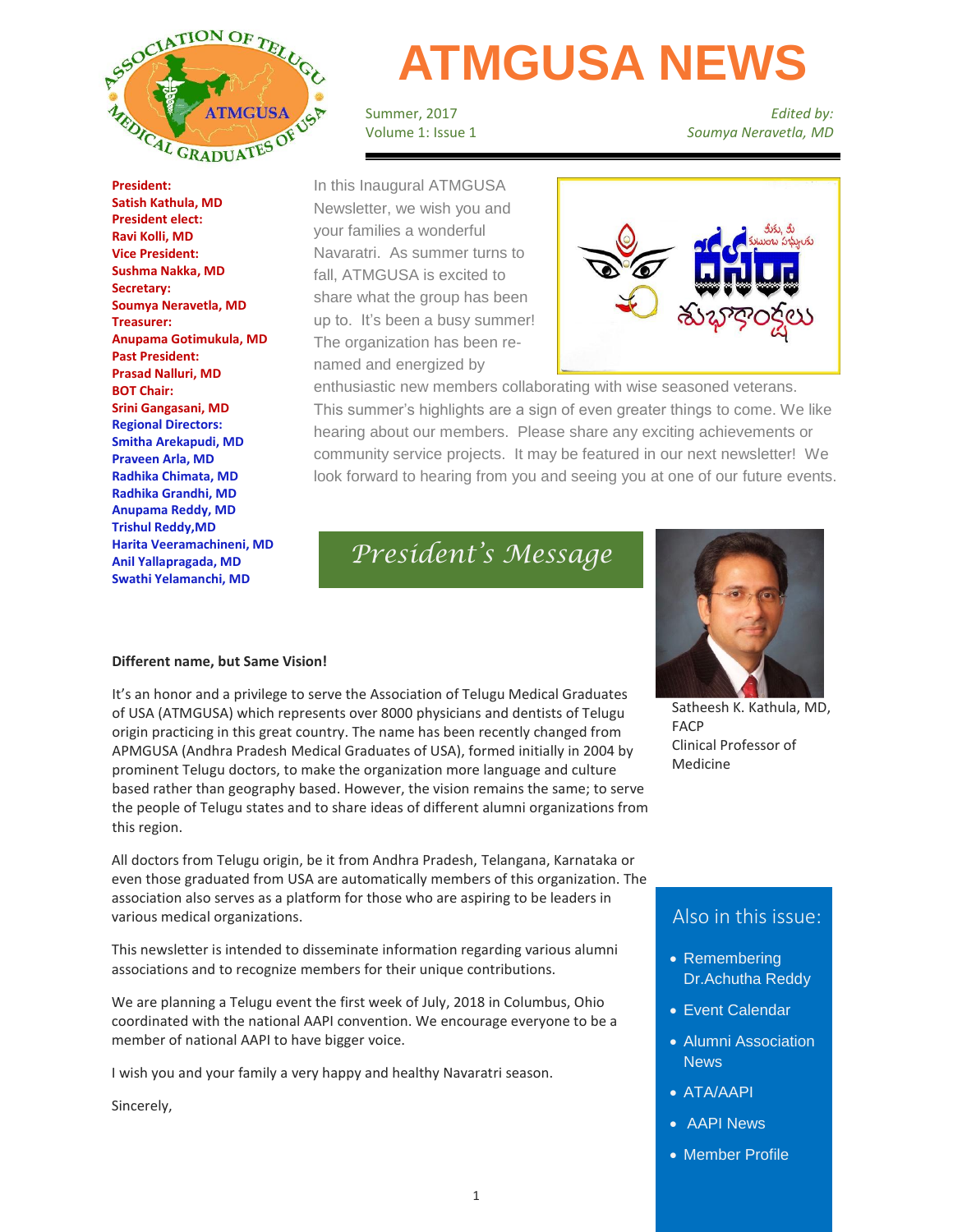#### **Remembering Dr. Achutha Reddy**

**ATMGUSA expresses its heartfelt condolences to the family and friends of Dr. Achutha Reddy. Originally from Nalgonda district in Telangana, Dr. Reddy graduated from Osmania Medical College in 1986. He later moved to the US, where he completed his residency in psychiatry from the University of Kansas Medical School in Wichita, where he then stayed on to practice Psychiatry. He was known for his "unlimited energy" and willingness to give every patient his best effort. He specialized in a comprehensive, holistic approach to his patients. He was a "compassionate man, that was kind and loving to anyone he met" said Psychotherapist Brenda Trammel of Holistic Psychiatric Services. On September 13th, he was tragically murdered by a former patient. Our thoughts and prayers go out to his dear family. Dr. Reddy's death is a heartbreaking loss to his family, friends, the mental health field and our Telugu community.**

**A memorial fund for Mental Health will be set up in his honor.**

# **Alumni Association News**

The Kurnool Medical College Alumni of North America (**KMC-ANA**), one of the earliest Telugu medical alumni associations in the United States, conducted a Retreat on August 5, 2017 in Big Sky Resort, Montana. The Retreat was well attended by the KMC alumni and was graced by dignitaries, such as **Drs. Dattatreyudi Nori, V. K. Raju, Surender Reddy Neravetla** and **Malireddy S. Reddy**, who delivered CME lectures and keynote addresses. **Drs. Sadasiva T. Reddy** (Chairman of the BoD), A**nupama D. Voodarla**, (Secretary) and **Bellamkonda Kishore** (President) addressed the delegates and presented the current status of the KMC-ANA and future challenges both in the USA and in Kurnool.



Under the leadership of the outgoing President **Dr. Srivasa Chebrolu**  and incoming President **Dr. Sujeeth** 

Punnam, the 32nd convention of Osmania Gandhi Kakatiya Medical & Telangana Medical Alumni Association of America (**OGKTMA**) took place on September 15-16th, 2017 at the Westin Galleria Dallas, TX. OGKTMA is working with Telangana government to equip 108 ambulances with AEDs by December 2017. *Tax deductible donations are being accepted with goal to complete funding in October*.

# **Upcoming Events**

Global Health Summit: Dec 28-31, 2017 Kolkota, India

ATA/NATA/TATA: July 2018 Philadelphia, PA

AAPI: July 4-8, 2018, Columbus, OH

GMCANA: Sept 2018

AMCANA: Sept 2018

OGKTMA: Oct 2018

KMCANA: July 2018

# **Talat Aziz Tour**

San Antonio, TX-October 6<sup>th</sup> Houston, TX-October 7<sup>th</sup> Fresno, CA-October 8<sup>th</sup> Huntsville, AL-October 13<sup>th</sup> Tampa, Fl-October 14<sup>th</sup> Augusta, GA-October 15<sup>th</sup> Columbus, OH-October 20<sup>th</sup> Chicago, IL—October 21<sup>st</sup> St. Louis, MO-October 22<sup>nd</sup> Ft. Lauderdale, FL-October 27<sup>th</sup> Atlanta, GA-October 28<sup>th</sup>

New York, NY—October 29th